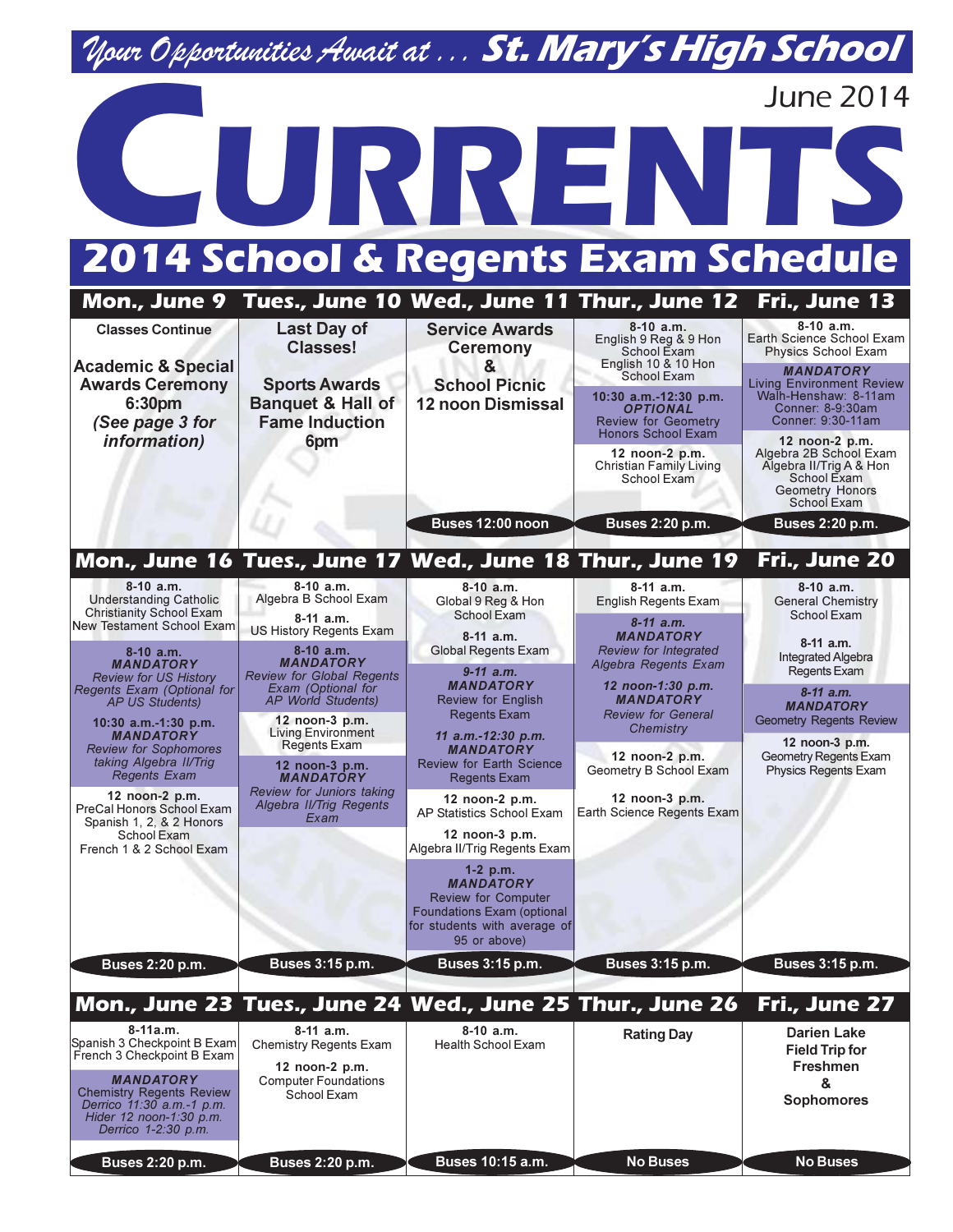## **June exam information / policies**

- Students only have to be in school for their scheduled exams/review sessions
- If students are in school when they are not taking an exam, they should be in the cafeteria or the Library for quiet study (no games or other nonacademic pursuits).
- Students are to be in Regular Dress Code for exams, though sneakers or sandals are allowed.
- Students do not need to be in dress code for review classes.
- Students must turn in their textbooks BEFORE taking their exam. Failure to do so may result in the student/ parents being charged for their replacement. Textbooks should be returned to Mr. Kidder.
- Some teachers offer review sessions beyond what is listed in the exam schedule. Students should check with their teachers to see when these review sessions are scheduled.
- No cell phones, iPods, etc. are allowed in the Exam Room. These items must be checked in with the proctor BEFORE entering the Exam Room. Students having these devices during the exam face cancellation of exam and/or disciplinary action.
- . Buses will pick up students at the usual time in the morning. The schedule for afternoon buses is listed on page 1 with the exam schedule with the following notes:
	- Alden, Depew, Cheektowaga, and Williamsville buses will only

come at 2:20 every day.

- If students want to leave earlier or later than when buses arrive, they will need to provide their own transportation.
- All students, from every school district, who need bus service home must sign up for their bus in the Main Office BEFORE their exam. St. Mary's calls the districts each day to let them know how many students are taking the bus. If no one signs up, a bus will not be sent.
- No transportation will be provided on Friday, June 27, for the Freshman/Sophomore Field Trip to Darien Lake. Students must have their own transportation.

## **School Policies Regarding Course & Exam Failures & Summer School**

St. Mary's parents and students should be aware of the following information regarding end of the year failures and summer school.

- . All students returning to St. Mary's in September must be current in fulfilling graduation requirements for their grade level. Required course and/or Regents exam failures MUST be made up before September.
- St. Mary's policy for passing a course the overall average must be 65 or above and the final exam grade must be 55 or above.
- In order to receive Regents credit, the Regents exam grade must be 65 or above.
- . The Counseling Center will mail failure notices on June 26 to all students who fail required courses and/or exams. This information cannot be given out by telephone. Summer school information will also be included with this notification.
- Registration for most summer school programs begins June 30, and classes for most programs begin July 7.
- · Some public school districts offer summer school programs. Parents are advised to contact their local public school district for specific information about the summer school program for their specific

district. Public school summer programs are available without extra fees to all private school students who live in the district.

- For students whose public school system does not offer summer school, or for students who would prefer another program, there are summer school programs that accept students from any school district. These programs charge a fee for each course.
- St. Mary's may be offering online creditrecovery courses. Contact the Counseling Center for more information.
- Occasionally a student seeks a private tutor instead of a summer school program in order to make up a course failure. Please note the following:
	- The tutor must be a teacher certified in that subject area. A copy of the certification must be submitted to St. Mary's Counseling Center.
	- The student must meet with the tutor for a minimum of 24 hours for a full credit course and 12 hours for a half credit course. The tutor needs to submit a log of the hours to the St. Mary's Counseling Center.
	- The student must take and pass a final exam (that is provided or approved by St. Mary's) or the

appropriate Regents exam. Those students who need to take a Regents exam must register at their district public school (or another site) to take this exam in August.

- The tutor should call St. Mary's Counseling Center to arrange contact between the tutor and the St. Mary's Department Chairperson to discuss curriculum and the exam
- Please be aware that this is usually much more costly than any summer school program.
- . By July 7 the Counseling Center needs to be notified where course/exams will be made up. This can be done by telephone (683-2349) or email.
- Counselors may also be reached at the above number to address any questions or concerns.

### **SPECIAL NOTE REGARDING MATH COURSE FAILURES:**

Please consult with your counselor before enrolling in a summer school math class. Math course names and numbers differ from school to school. It is important that you enroll in the course that best matches the curriculum that you need to make up. For this reason you may want to consider private tutoring.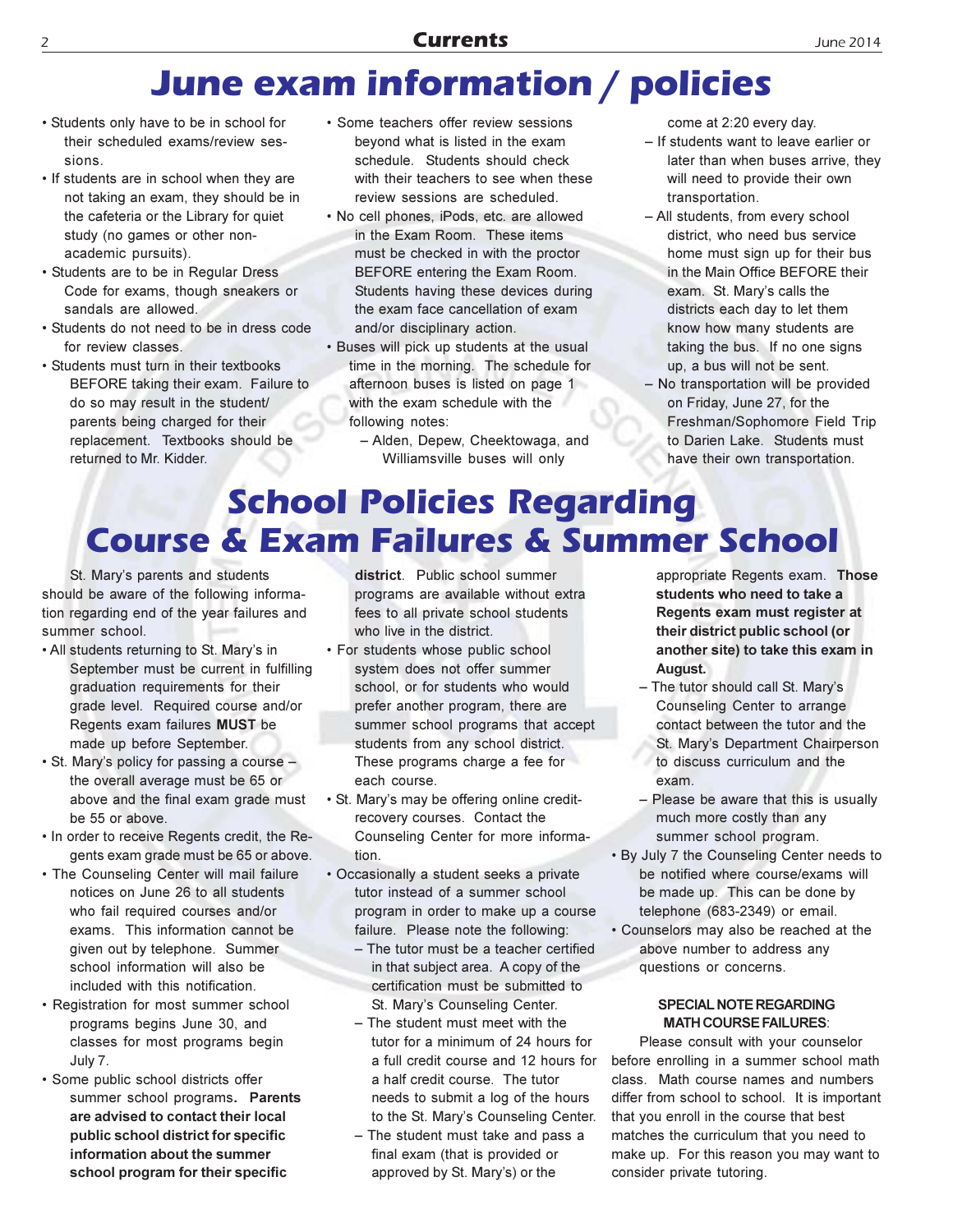## **Awards Ceremony** is June 9th

Each year, St. Mary's High School recognizes students at every grade level for their achievements both inside and outside of the classroom.

For freshmen, sophomores, and juniors, there will be a special awards ceremony that will take place on Monday, June 9, at 6:30 p.m. in the Gus Galasso Performing Arts Center.

This awards ceremony and reception are an event created so that parents can share in the recognition being received by the student.

Students that will be receiving an award that night have been notified by mail, so that families know whether to attend the ceremony. Families should let the Main Office know by Wednesday, June 4, if they plan to attend.

Service awards will be given out during a ceremony with students during the school day on June 11<sup>th</sup>.

## Transportation **Reminder**

Several public school districts have contacted St. Mary's High School because many of our students have not requested transportation for the 2014-15 school year.

Bus transportation request forms were to be submitted to the public school districts by April 1 for students who require bus service next year. These transportation forms were either included in the district newsletter or are available on the district's website.

Anyone who did not receive a transportation request form should call their school district, to be sure their children will receive transportation next year.

Note - Buffalo and Lockport students do not need to apply for transportation, as this is arranged through St. Mary's.

### **Currents**

Published 12 times a year by St. Mary's High School 142 Laverack Ave., Lancaster, NY 14086 (716) 683-4824 • www.smhlancers.org

### - Notes from the Health Office -**Medication Pick-up & Policy, Fall Sports**

### **Policy Regarding Medication Pick-up**

If your student was prescribed medication during the 2013-2014 School Year and there is medication in the Health Office, this must be picked up by June 17th or it will be disposed of.

#### **Policy Regarding Medication In School**

Forms are available in the Main Office, the Health Office, and on the school website. All medication, including non-prescription drugs such as Tylenol, Motrin, etc., given in school must be prescribed by a licensed medical doctor.

A written request from the physician must be on file. This request must indicate the dosage and frequency of the prescribed drug. A written request from the parent to administer medication must be on file.

The parent must assume responsibility to have the medication delivered to the Health Office in a properly labeled original container.

> **Fall Sports** Anyone playing sports must have a

current physical on file in the Health Office. Students interested in playing a fall sport must complete and turn in the green Interval Health History form that will be mailed home in the late July mailing. This form must be completed after August 1<sup>st</sup>. This form must be turned in on/before the dates listed below. In addition, every student who plans on playing a fall sport must have a current physical on file in the Health Office by August 1st.

Failure to comply will result in not being able to start practice with the rest of the team. Extra forms will be available in the main office and on the school website under the "Parent" section. If you have any questions, please call Mrs. Murphy at 683-4824, ext. 220.

| Sport              | Physical must<br>have been<br>performed on or<br>after this date<br>and be on file<br>in the Health<br>Office | Interval Health<br>History (IHH)<br>must be<br>completed by<br>parent/<br>quardian and<br>returned to the<br>Health Office<br>by this date |
|--------------------|---------------------------------------------------------------------------------------------------------------|--------------------------------------------------------------------------------------------------------------------------------------------|
| All Fall<br>Sports | August 1, 2013   August 8, 2014                                                                               |                                                                                                                                            |

Prom Court 2014



King Mark McManus, Queen Sydney Irish, Princess Paige Burkard, and Prince Matthew Wierzbicki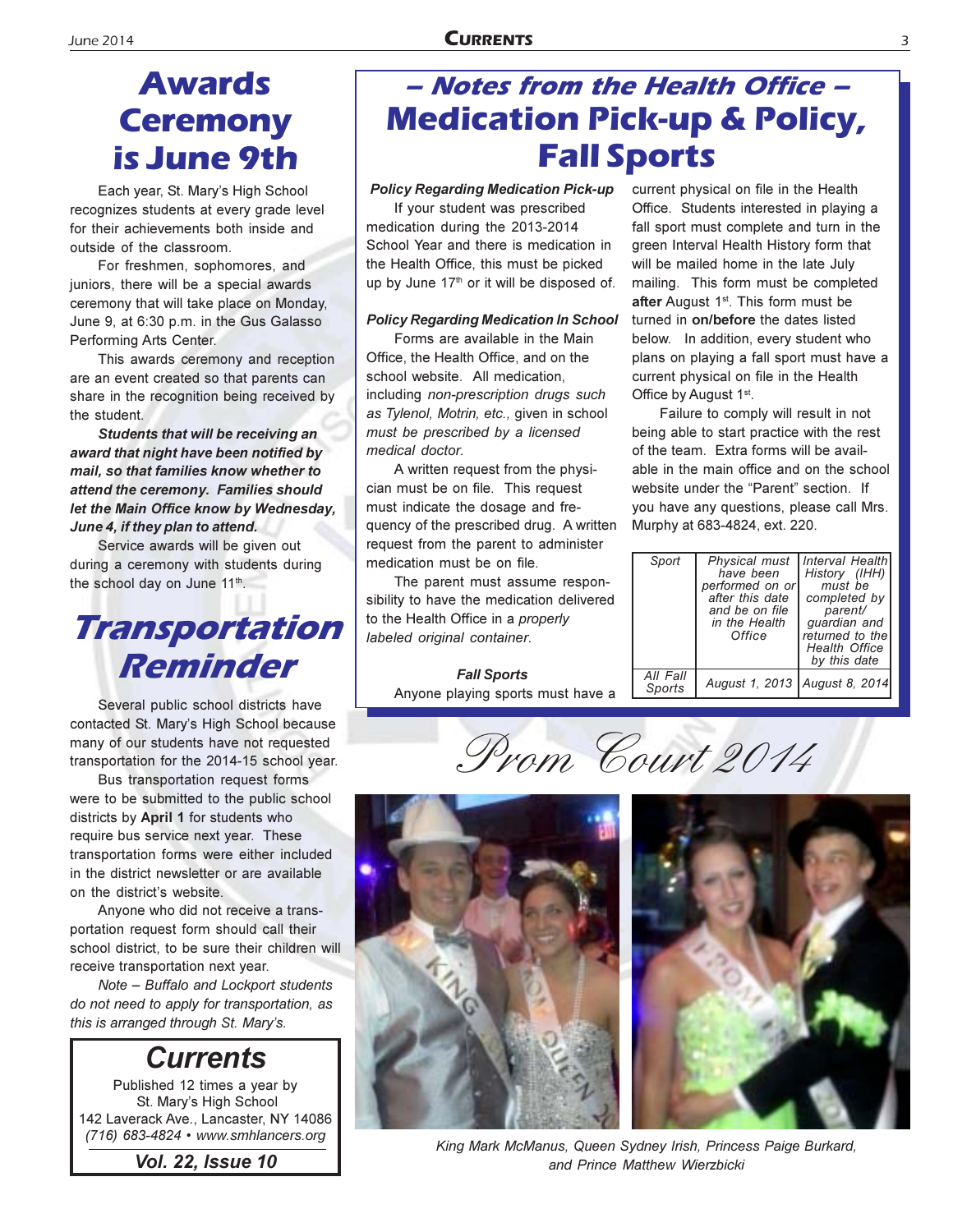### **Currents**

### **Students elect leaders for next year**

The students of St. Mary's **High School** recently elected their student leaders for the 2014-15 school year:

**Student** 

**Senate** 



**Austin** Klink



**Szpila** 



Kaitlvn Tytka



**Madeline** Wnuk



Allison **Rusinski** 



Alexander Hokaj

Secretary-Carolyn Kidder Treasurer  $-$ Jia Wei "Jimmy" Gu Homeroom Representatives  $-$ Benjamin Blackhall. Joelle

Cianciosa, Helen Gibson, Ann Hamilton, David Owczarczak

Lonnie

**Bowlds** 

#### **Sophomore Class**

Co-Presidents - Charles Bristol, Victoria Jankowski Vice President - Collin Tytka Secretary - Sean McCarthy Treasurer - Alex Paul Homeroom Representatives - Asia Alexander, Anna Heerdt, Kathryn Vogl, Nathan Waley, Sydney Zajac

### **Mr. Derrico** named NHS **Teacher of Year**



Chemistry teacher Mr. Albert Derrico was recently named the National Honor Society Teacher of the Year. Erin Neidhart, president of the Marian Chapter of the NHS, presents Mr. Derrico with a special gift in honor of being named Teacher of the Year.

President - Austin Klink Vice Presidents - Zachary Szpila, Kaitlyn Tytka Secretary - Madeline Wnuk Administrative Assistant - Allison Rusinski Treasurer - Alexander Hokaj Chaplain - Lonnie Bowlds

### **Senior Class**

President - Hannah Gresham

Vice President - Gillian Sacco Secretary - Kayla Murphy Treasurer - Victoria Kwitowski Homeroom Representatives - Jacob Concannon, Joseph Hamilton, Rebecca Hojna, Shelby Strausbaugh, Alexandria Szpila, Tia Piotrowski (Library Rep)

> **Junior Class** President - Julie Pijacki Vice President - Kendra Ciezki



Often grouped together are the sixth and the ninth commandments. The sixth, "You shall not commit adultery" and the ninth, "You shall not covet thy neighbor's wife" both address the dichotomy between the virtue of chastity and the vice of lust.

Chastity is the virtue by which one lives a morally pure life and manifests this life by developing a healthy sexual identity. Chastity empowers the individual to appropriate sexual behavior and expression relative to age, personal relationships, and commitment. At the opposite side is the vice of lust. Lust is characterized by immoral sexual behavior and its expression. In a society where hedonism seems to be a vanquard, the Church teaches that selfish, lustful behavior is sinful.

Finding the proper balance between these extremes can be a difficult task. The media, in all of their forms, use and abuse God's gift of sexuality for everything from selling tires (Bridgestone dancers) to evaluating an individual's self-worth. The values of purity, modesty, and chastity have become so dulled, so often, that we fail to recognize them. The boundaries they set are trespassed without any awareness that certain behavior is wrong.

The mantra from the 1960s. "If it feels good do it," permeates our culture. Our lives need the graces of prudence, temperance, and chastity to help us battle this daily struggle. God will provide if we ask.

Benedicat vos omnipotens Deus.  $twf+$ 

**EARN FREE SUPPLIES** at OFFICE DEPOT

Every time you give our School ID number when buying qualifying school supplies, St. Mary's receives credits equal to 5% of the qualifying purchases to use for Free Supplies! The School ID for St. Mary's High School is 70073221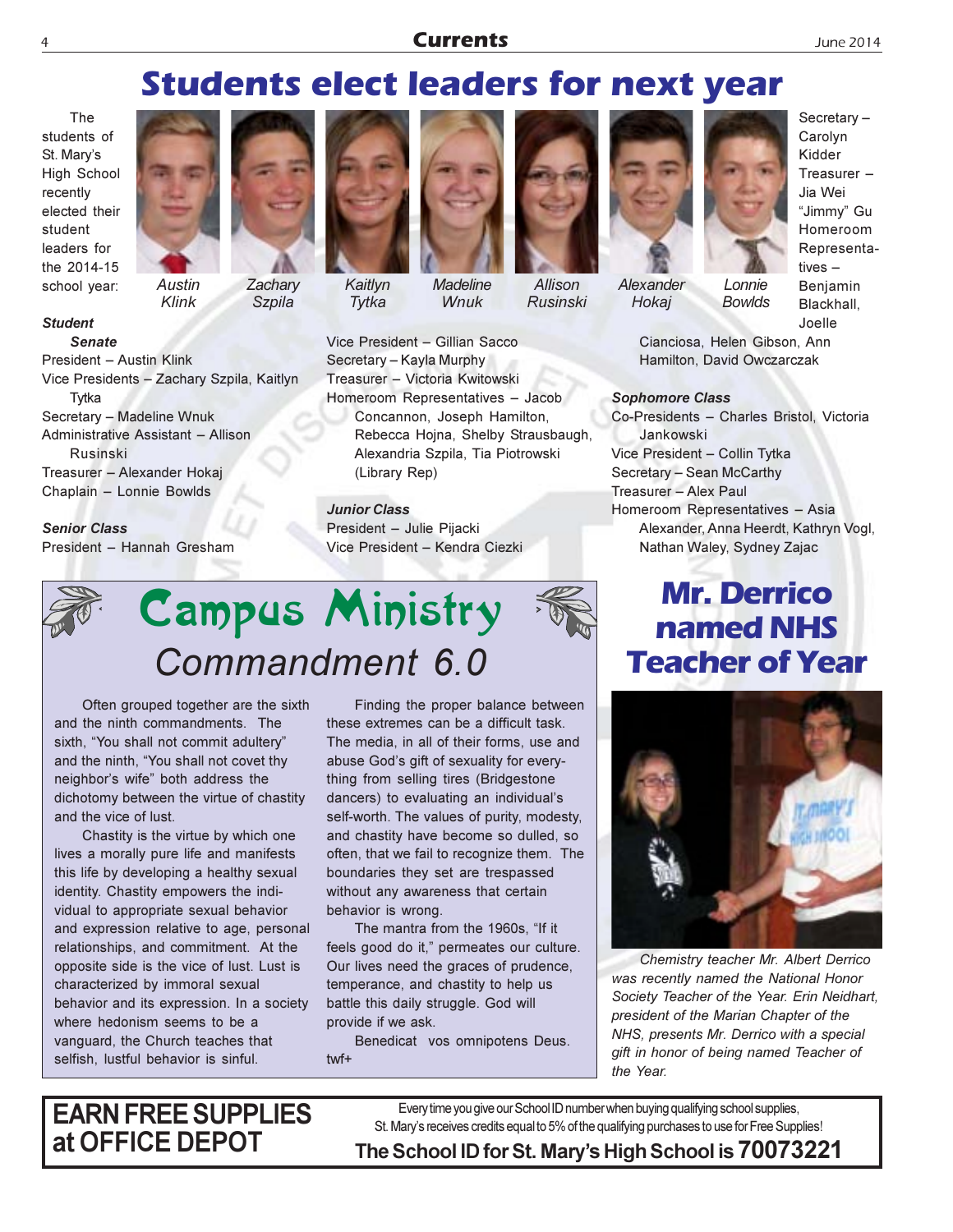# **Lancer Happenings in Pictures**



Pass the Light - Seniors share the candlelight during the Moving Up Ceremony, held on May 16.



Artwork on Display - Several pieces of art by St. Mary's students were on display at the Diocesan Art Show at St. Mary's School in Swormville.



Yellow for Andrew - St. Mary's students wear yellow in support of Andrew Masse, an eight-year-old boy with brain cancer, and in awareness of Childhood Cancer. The students are Tia Piotrowski, Paige Burkard, Kayla Murphy, Anthony Stitt, and Alexandria Szpila, all juniors at St. Mary's. (See the May Currents for Andrew's story.)



Kid's Escaping Drugs - Victoria Kwitowski (left) and Julie Sobczynski (right), members of SADD, present a check to a representative from Kids **Escaping Drugs.** 



Evening of Fine Arts - Highlights from this year's Evening of Fine Arts included family members checking out ceramic and painting pieces, members of the Dance Club, and Vocal Ensemble.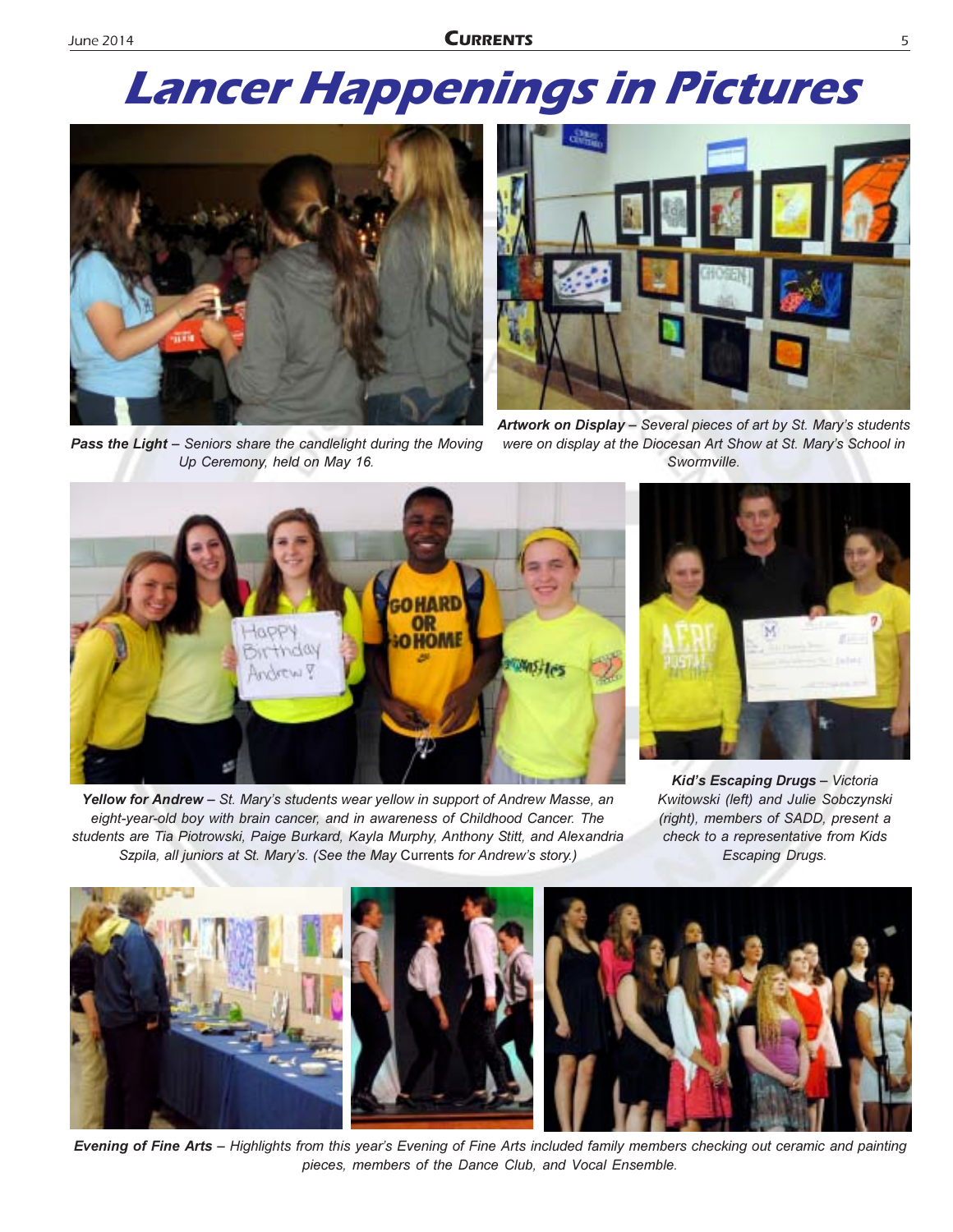### **Currents**

## **2014 Summer Reading Assignment**

### English<sub>9</sub> **Regents and Honors**

All freshmen must read Night, by Elie Weisel. In addition, English 9 Regents must read a second book from the following list: English 9 Honors must read two additional books from the list:

- Alas, Babylon (Pat Frank) A story about civilization and life after nuclear war.
- . Roll of Thunder, Hear My Cry (Mildred Taylor) - This novel depicts the many dimensions of racism in the South during the 1930's. The Logans, an African American family, struggle to keep their 400 acres during the Great Depression.
- · Summer of My German Soldier (Bette Greene) - During WWII, a young American girl falls in love with a German prisoner of war as she helps him to escape.
- · Ten Little Indians, also titled And Then There Were None (Agatha Christie) -Mystery story of the murder of 10 strangers trapped on an island.
- The Boys of Winter (Wayne Coffey) -Non-fiction account of the 1980 "Miracle on Ice" US Hockey Olympic Gold Medal team.
- Mockingjay (Suzanne Collins) This is the final book of the Hunger Games trilogy.

### **Assignment:**

- **Part I** On a sheet of loose-leaf paper. you must hand write (no typed copies accepted) a list of 10 unknown words found in each book; include each word's definition, part of speech, and an original sentence properly using the word. This vocabulary is due on Tuesday, Sept. 9, 2014.
- Part II An in-class writing assignment will be given on Tuesday, Sept. 9th, on Night; a second in-class writing assignment will be given on Wednesday, Sept. 10th, on your 2<sup>nd</sup> book choice; English 9 Honors will write a third in-class assignment on Thursday, Sept. 11<sup>th</sup>, on your 3<sup>rd</sup> book choice.

### English 10 **Regents and Honors**

All sophomores must read Lord of

## **Parent Partnership sponsoring Reading List book exchange**

The Lancer Parent Partnership is hosting a Summer Reading List Book Drop/Exchange so that students can drop off previously read books from the Summer Reading List and then select up to two books for their current grade level reading list. Students may drop off books in the Main Office by Friday, June

the Flies, by William Golding.

In addition to this book, 10 Regents must read one book from the following list; 10 Honors must read two books from the following list:

- . In the Middle of the Night (Robert Cormier) - Years before Denny was born, his father was involved in a tragic accident. The family doesn't talk about it, but the tragedy continues to haunt the family. When Denny decides to learn more about the accident, he becomes entangled in its web.
- A Night to Remember (Walter Lord) The author recounts the last hours of the Titanic from the perspectives of many of the ship's passengers.
- Rebecca (Daphne du Maurier) The classic story of the second Mrs. DeWinter, who followed the man she loved from Monte Carlo to his lavish country estate, Manderly. There, she is drawn into the brooding passions of a romance dead but not forgotten for always, everywhere, is the evil, eternal presence of ... Rebecca!
- · Briar Rose (Jane Yolen) The story of Briar Rose (Sleeping Beauty) is linked to the Holocaust when a young woman promises her dying grandmother that she will return to Poland and discover the truth about her past.
- House (Frank Peretti and Ted Dekker) A supernatural thriller by this famous pair of Christian writers that gives new meaning to the phrase "haunted house."
- · Fahrenheit 451 (Ray Bradbury) -Bradbury's classic science fiction novel of censorship and defiance.
- Castaway Kid (R.B. Mitchell) The true

6. Books will be displayed on tables in the Library by grade level from 5:30-6:30 p.m. on Monday, June 9, prior to the Academic Awards ceremony.

We are asking participants to drop off a canned good for each book they take, which will then be donated to the Lancaster Food Pantry.

> story of an abandoned kid who was one of the last "lifers" in an American orphanage.

· Saving Juliet (Suzanne Selfers) - A modern-day teenage girl goes back to Shakespeare's Verona in an attempt to prevent the tragedy of Romeo and Juliet from happening.

#### **Assignment:**

- Part I On a sheet of loose-leaf paper, you must hand write (no typed copies accepted) a list of 10 unknown words found in each book you read; include each word's definition, part of speech, and an original sentence properly using the word. This vocabulary is due on Tuesday, Sept. 9, 2014.
- **Part II An in-class writing assignment** will be done on Tuesday and Wednesday, September 9th and 10th, on your summer reading books. It would be beneficial to take notes on theme, setting, characterization, and mood while reading.

### **English 11 Regents**

All juniors must read A Raisin in the Sun, by Lorraine Hansberry.

In addition to this play, English 11 Regents must read a second book from the following list:

- Black Boy (Richard Wright) A sensitive and rebellious African American youth survives a life of poverty, familial strife, and Southern bigotry to pursue his goal of becoming a writer in the North.
- A Tree Grows in Brooklyn (Betty Smith) -A classic! Francie Nolan lives in turn of the century Brooklyn, New York.

(Continued on page 7)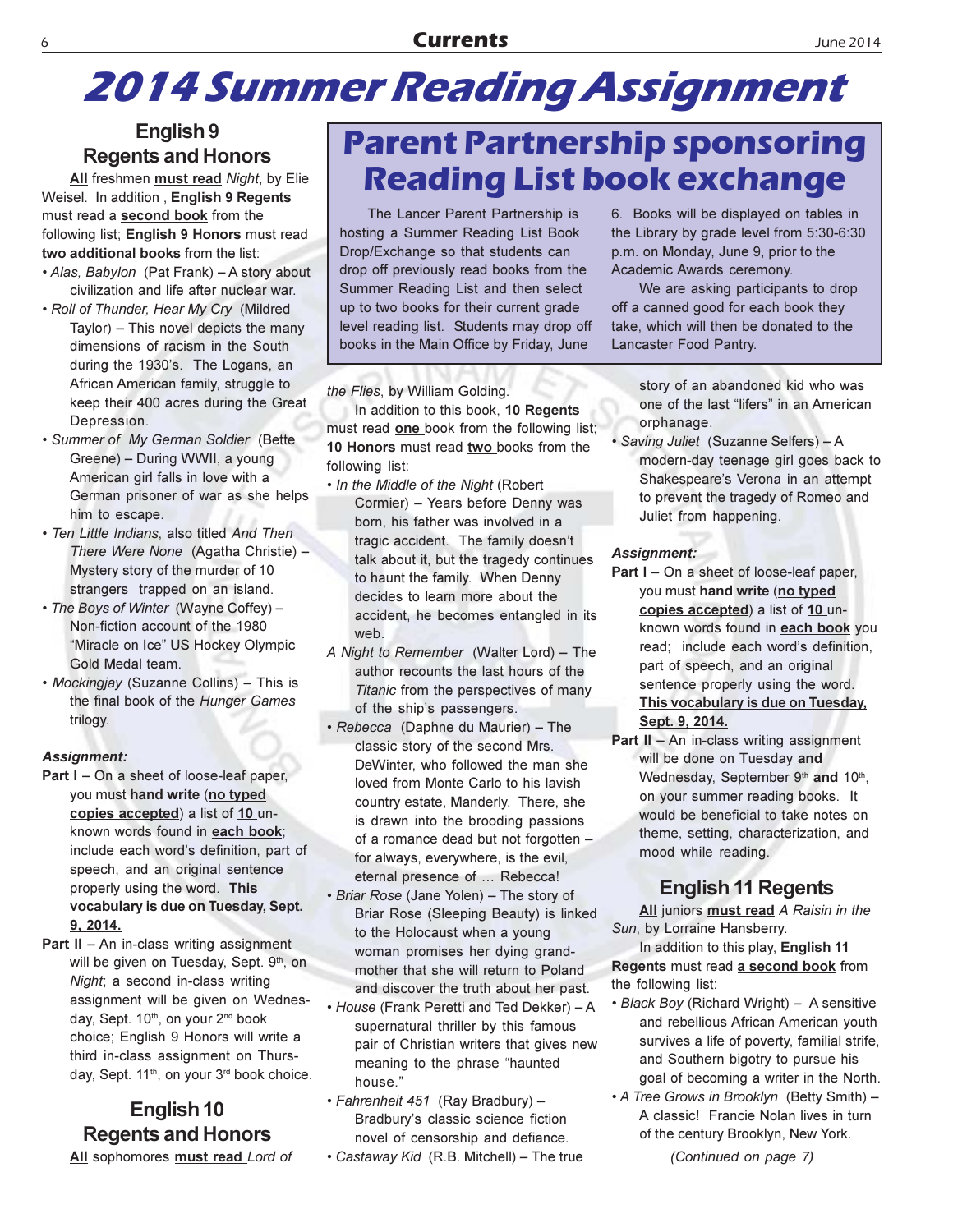## **Reading Assignment** (continued from page 6)

She struggles against all odds to survive and thrive.

- The Curious Incident of the Dog in the Night-Time (Mark Haddon) - This is the story of an autistic boy's quest to investigate the suspicious death of a neighborhood dog.
- Into Thin Air (Jan Krakauer) A firstperson account of an expedition to Mt. Everest that turned from dream climb to nightmare.
- Catch 22 (Joseph Heller) A classic! In this satirical novel, Captain Yossarian confronts the hypocrisy of war and bureaucracy as he frantically attempts to survive.
- What Happened (Peter Johnson) This novel, written by a Canisius High School graduate and set in an allboys Buffalo high school, is an account of a car accident that unfolds slowly from the voice of an unnamed narrator.

### **Assignment:**

- Part I On a sheet of loose-leaf paper, you must hand write (no typed copies accepted) a list of 10 unknown words found in each book; include each word's definition, part of speech, and an original sentence properly using the word. This vocabulary is due on Tuesday, Sept. 9, 2014.
- **Part II An in-class writing assignment** will be done on Tuesday and Wednesday, Sept. 9th and 10th, on your two summer reading books. Both assignments will be critical lens essays. Your English teacher will review the format of this type of essay

in class before Tuesday, Sept. 10th. It would be beneficial for you to take notes on literary elements used by the authors in your summer reading books.

### **AP English Literature & Composition**

AP Literature students **MUST** read The Scarlet Letter, by Nathaniel Hawthorne, and two additional works from the following list:

- Animal Farm (George Orwell) A satirical fable set on a farm; events mirror the rise of Communism.
- Black Boy (Richard Wright) A sensitive and rebellious African American youth survives a life of poverty, familial strife, and Southern bigotry to pursue his goal of becoming a writer in the North.
- The Curious Incident of the Dog in the Night-Time (Mark Haddon) - This is the story of an autistic boy's quest to investigate the suspicious death of a neighborhood dog.
- A Raisin in the Sun (Lorraine Hansberry) - This classic drama shows how the sudden appearance of money tears an African American family apart.
- Catch 22 (Joseph Heller) A classic! In this satirical novel, Captain Yossarian confronts the hypocrisy of war and bureaucracy as he frantically attempts to survive.
- Wuthering Heights (Emily Bronte) The story of two childhood sweethearts, Heathcliff and Catherine Earnshaw, who grow up on the Yorkshire Moors. When Catherine marries another man, Edgar Linton, Heathcliff attempts to take revenge on the entire

Linton and Earnshaw families.

- The Awakening (Kate Chopin) The story of one woman's journey to selfdiscovery set in New Orleans at the turn of the 20<sup>th</sup> century.
- All Quiet on the Western Front (Erich Maria Remarque) - A young soldier struggles to survive and questions the purpose of war during WWI.
- · Pygmalion (George Bernard Shaw) -Eliza Doolittle becomes the focus of a bet between Professor Higgins and his friend. Higgins claims that by teaching Eliza to "talk like a lady," he can make others believe that a lowclass girl is a duchess.
- Rosencrantz and Guildenstern Are Dead (Tom Stoppard) - This drama spotlights two minor characters from Hamlet and shows the play from their perspective. This play, written as part of the Theatre of the Absurd Movement. is often ridiculous and humor-OUS.
- Their Eyes Were Watching God (Zora Neale Hurston) - This classic African-American novel tells, with haunting sympathy, the story of Jane Crawford's evolving identity through three marriages.

### **Assignment:**

Part I - On a sheet of loose-leaf paper, you must hand write (no typed copies accepted) a list of 10 unknown words found in each book; include each word's definition, part of speech, and an original sentence properly using the word. This

(Continued on page 8)

## **Seniors of April - June; Students/Teacher of April**



**Natalia** Dziadosz - April



Erica Swannie – May



Mark McManus - June



Zachary Ineson



Alyssa Zimheld



**Mark Cronmiller** 



Mrs. Lynn Tytka

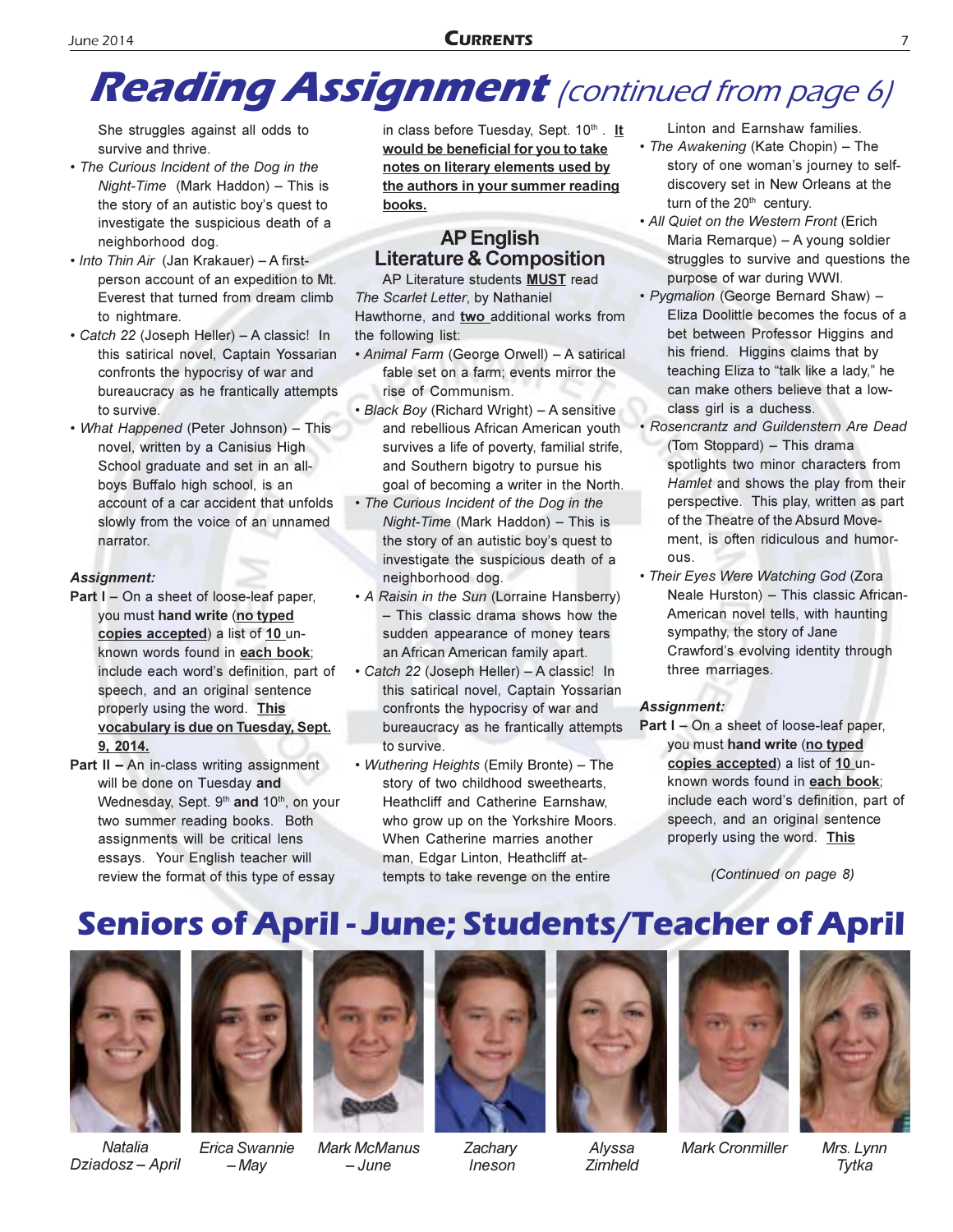## **Reading Assignment** (continued from page 7)

### vocabulary is due on Tuesday, Sept. 9, 2014.

**Part II**  $-$  An in-class writing assignment will be done on Tuesday and Wednesday, Sept. 9 and 10, 2014, incorporating all three summer reading books. Both assignments will be critical lens essays. Your English teacher will review the format of this type of essay in class before Tuesday, Sept. 9th. It would be beneficial for you to take notes on literary elements used by the authors in your summer reading books.

### **English 12 Regents**

All English 12 Regents students **MUST** read Jane Eyre, by Charlotte Bronte. In addition to this novel, English 12 Regents MUST read a second book from

- the following list: • Bleachers (John Grisham) - As their football coach hovers between life and death, his former players gather at their high school field to recollect the good and bad times of their lives and high school football careers.
- Farewell to Arms (Earnest Hemingway) -Set in Italy, this is a poignant love story taking place against the backdrop of **WWI.** A classic!
- The Bell Jar (Sylvia Plath) Sylvia Plath's only novel tells the story of college student Esther Greenwood - her nervous breakdown and fight to regain both her sanity and her life. A classic!
- Native Son (Richard Wright) For Bigger Thomas, an African American man accused of a crime in the white man's world, there could be no extenuating circumstances, no explanations, and only death.
- In Cold Blood (Truman Capote) The documentary account of a 1959 murder in a small Kansas town.
- The Things They Carried (Tim O'Brien) -These stories follow a platoon of American soldiers through a variety of personal and military encounters during the Vietnam War.
- Ophelia (Lisa M. Klein) A retelling of Shakespeare's Hamlet through the voice of Ophelia.

### **Assignment:**

- **Part I** On a sheet of loose-leaf paper, you must hand write (no typed copies accepted) a list of 10 unknown vocabulary words found in each book; include each word's definition, part of speech, and an original sentence properly using the word. This vocabulary is due on Tuesday, Sept. 9, 2014.
- Part II An in-class writing assignment will be done on Tuesday, Sept. 9th, for the novel Jane Eyre. A second inclass writing assignment will be done on Wednesday, Sept. 10th, for the second book you chose to read. It would be beneficial for you to take notes on the following literary elements found in each book: setting, characterization, conflict and theme.

### **AP English Language and Composition (Grade 12)**

- Part I All AP seniors must read Eats. Shoots, & Leaves, by Lynne Truss; a punctuation test based on the punctuation rules discussed in the book will be given in class on **Tuesday, Sept. 9, 2014.**
- Part II All AP seniors must read On Writing, by Stephen King; this memoir will be used as our first in-class rhetorical analysis essay, to be written on Wednesday, Sept. 10, 2014 (this type of essay will be discussed and explained before the 10<sup>th</sup>).
- Part III Students must choose one of the following to read:
- Farewell to Arms (Earnest Hemingway) - Set in Italy, this is a poignant love story taking place against the backdrop of WWI. A classic!
- The Bell Jar (Sylvia Plath) Sylvia Plath's only novel tells the story of college student Esther Greenwood her nervous breakdown and fight to regain her sanity and her life. A classic!
- Native Son (Richard Wright) For Bigger Thomas, an African American man accused of a crime in the white man's world, there could be no extenuating circumstances, no explanations, and only death.
- . In Cold Blood (Truman Capote) The documentary account of a 1959 murder in a small Kansas town.
- The Things They Carried (Tim O'Brien) -These stories follow a platoon of American soldiers through a variety of personal and military encounters during the Vietnam War.

### Assignment:

This book of choice will be used as our second in-class rhetorical analysis essay, to be written on Thursday, Sept. 11, 2014.

It would be beneficial for you to take notes on rhetorical elements used by King and the author of your third book; rhetorical elements include: tone, diction, syntax, irony, symbolism, ambiguity, allusion, arrangement, structure, connotation, figures of speech, style, repetition, etc.

FYI - you must discuss 3 rhetorical elements in a rhetorical analysis essay.



80 West Drullard Avenue, Lancaster • and The Broadway Market Phone: (716) 681-9866 · Fax: (716) 681-9868 sales@chruscikibakery.com • www.chruscikibakery.com

**Chrusciki Bakery is excited to offer 10% OFF Graduation Cakes for all St. Mary's Families**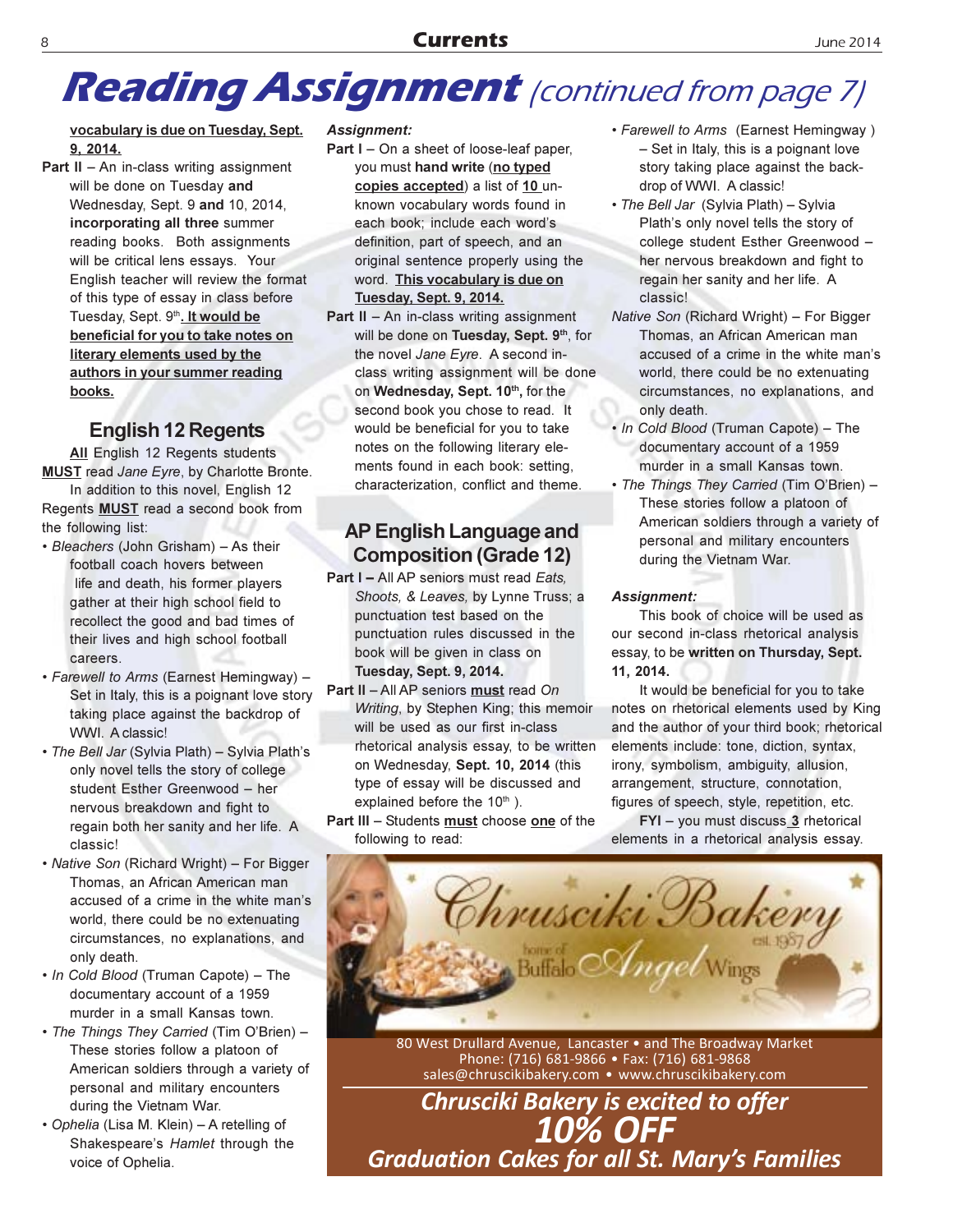

Stop selling and start earning! Scrip fundraising is a no-selling program that allows families to raise money for their non-profit organization (NPO). Scrip is just another way to pay for everyday purchases using gift cards in place of cash, checks, and credit cards.

You purchase gift cards from your organization at face value, and your coordinator orders those cards from Great Lakes Scrip Center at a reduced price. The difference is an instant rebate for your organization. It's really that simple!

When you use scrip gift cards at your favorite retailers, you're fundraising while you shop. Great Lakes Scrip Center offers over 300 of the country's biggest brands, including grocery, department stores, gas stations, restaurants, hotels, home improvement, and more. Just by using scrip to pay for your normal weekly purchases, you can easily raise \$500 or more per year. It's time to put your shopping dollars to work!



## For more information or a SCRIP Order Form, go to the St. Mary's website, www.smhlancers.org and click on the SCRIP Logo.

- Thank you for helping St. Mary's High School-

The memberia represented are not sponsors of scrip fundraising or otherwise affiliated with Great Lakes Scrip Center. The logos and other identifying marks used are trademarks of and owned by each represented company and/or its affiliates. Please visit each company's website for additional terms and conditions

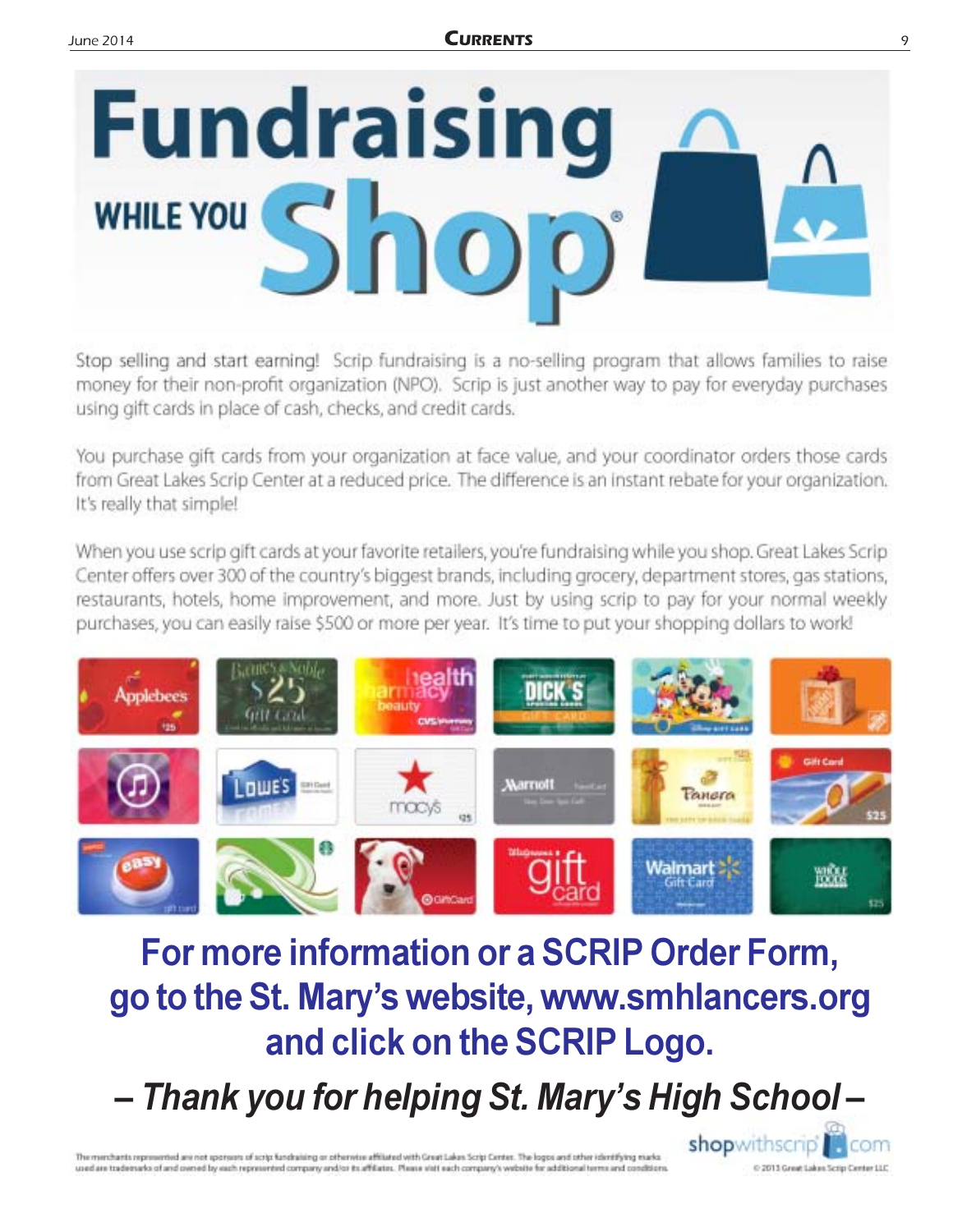## **Lady Lancer Volleyball Information**

- June 16-August 11 Voluntary Open Gym every Monday from 5 to 7 p.m. Anyone interested in playing, including registered incoming freshmen, can participate.
- June 11-August 13 Wednesday Summer League at Center Court Sports. JV (including registered

incoming freshmen) and Varsity teams play weekly at 6 p.m.

July 21-25 - Middle School (Grades 6-8) Camp from 9 a.m. to 2 p.m. \$150 per player. Please inform those who might be interested. August 4-8 - Varsity (Grades

9-12) Camp from 9 a.m. to

### **Start dates** for fall sports

Students planning to play a sport during the fall 2014 season should be aware of the following start dates:

- Football Monday, Aug. 18th - 9-11 a.m., 1-3 p.m. at school.
- · Girls' Soccer Monday, Aug. 18th - 8-10 a.m. at **Westwood Park**
- Girls' Varsity Volleyball -Monday, Aug. 18th - 9 a.m.-1 p.m. at school
- · Girls' JV Volleyball -Monday, Aug. 18th - 3-6
- · Boys' Soccer Monday, Aug. 18th - 6:15-8:1 5p.m. at Lancaster Middle School · Boys' Volleyball - Monday,
- Aug. 18th 9 a.m.-12 noon at school
- Golf Monday, Aug. 25th 1-2:30 p.m. at Walden Driving Range (bring your own clubs)

More information will be available in the August issue of Currents or by calling Joe Rera, Athletic Director, at 683-4824, ext. 235

2 p.m. \$190 per player. **August 18-29 - Varsity & JV Tryouts/Practice** Varsity: Mondays & Tuesdays

from  $9$  a.m. to  $1$  p.m.; Wednesdays & Thursdays from 5 to 8 p.m.; Fridays & Saturdays 9 a.m. to 12 noon (No practice Labor Day)

JV: Monday through Friday 3 to 6 p.m.; Saturdays 9-11 a.m. Varsity plays or practices every Saturday from September

6 through November 8. Varsity team: mark your calendars for the Garden State Challenge at Farleigh Dickinson, N.J. -October 11 & 12

For more information, contact Varsity Coach Don Pieczynski (ivccs@aol.com) or JV Coach Dennis Zureck (dzureck@roadrunner.com) **Working Together We** 

**Make Memories! Assist &** Attack!

## **April Lottery Winners**

| Apr. 1  261 Anza Keith  \$25      |
|-----------------------------------|
| Apr. 2 032Jeff Bobeck  \$25       |
| 4pr. 3  036 Ticket Unsold …… \$ - |
| Apr. 4 576Ticket Unsold  \$ -     |
| Apr. 5 852Janet Salamone \$25     |
| Apr. 6 152Mike Seeloff  \$50      |
| Apr. 7 425. Laurie Galasso. \$25  |
| Apr. 8  304 Ticket Unsold …… \$ - |
| Apr. 9 811 Ticket Unsold          |
| Apr. 10 969Donna Denz  \$25       |
| Apr. 11 369Ticket Unsold  \$ -    |
| Apr. 12 009 Anne Reitmeier . \$25 |
| Apr. 13 975Ticket Unsold  \$ -    |
|                                   |
| Apr. 15 072Kim Snyder  \$25       |
|                                   |

Thank you to everyone for your support of the Athletic Department Lottery Raffle.

Apr. 16 365. Ticket Unsold ...... \$ -Apr. 17 056. Mark Kozminski. \$25 Apr. 18 110 .. Ticket Unsold ...... \$ -Apr. 19 667 .. Ticket Unsold ...... \$ -Apr. 20 429 .. Alice Helak ...... \$250 Apr. 21 225. Ticket Unsold ...... \$ -Apr. 22 672. Jennifer Cromer \$25 Apr. 23 288. Laura Schneider \$25 Apr. 24 295.. Thomas Snyder \$25 Apr. 25 801. Ticket Unsold ...... \$ -Apr. 26 521 .. T&R McManus ... \$25 Apr. 27 635. Ticket Unsold ...... \$ -Apr. 28 323. Ticket Unsold ...... \$ -Apr. 29 309. Ticket Unsold ...... \$ -Apr. 30 222 .. Jill Oakes ........ \$100

Look for information coming soon regarding next year's Raffle.

### **Class of 2015 holding Senior Trip Fundraiser**

The Junior Class of 2015 has been given approval to hold a fundraiser to earn money towards their Senior class trip and/ or their 2015 Senior class graduation fees.

The Senior Trip will be taking place in November 2014.

The fundraiser will be a 'July 2014 Daily Draw Lottery'. This fundraiser will give each student, who chooses to participate, the opportunity to raise funds for their class trip.

Lottery ticket sales will be tracked for each student, and, once the prize payout of \$1,150 is met, a portion of each ticket sold by the student will be allocated to that

student seller to be used towards payment of their senior class trip as follows:

- · 350-499 tickets sold; \$1.50/ticket
- · 500-699 tickets sold: \$2.50/ticket
- · 700-899 tickets sold; \$3.00/ticket · 900-1,000 tickets sold; \$3.50/ticket

Please note, it is anticipated that at least 500 tickets will be sold.

Tickets are only \$5 each, with a maximum of 1,000 tickets to be sold. The more tickets sold, the higher the amount that will be allocated per ticket sold to the student seller's account.

For tickets, contact your favorite member of the class of 2015 or Mr. Kidder at kkidder@smhlancers.org.



The Lancer Parent Partnership provided a catered luncheon for Faculty and Staff on Tuesday, May 6 in recognition of Teacher Appreciation Week. The LPP wishes to acknowledge the dedication, commitment, and hard work of all the teachers and staff at St. Mary's. The ability to consistently go "above and beyond" what is expected of them makes the teachers and staff here at St. Mary's the best of the best, and the LPP thanks them for all that they do everyday!



What if ...up to 26% of each purchase you made went to your favorite worthy cause? Shopping at hundreds of online stores helps St. Mary's High School with each purchase! It's all free & private. Join today and change online shopping for good. Go to igive.com for more information.



p.m. at school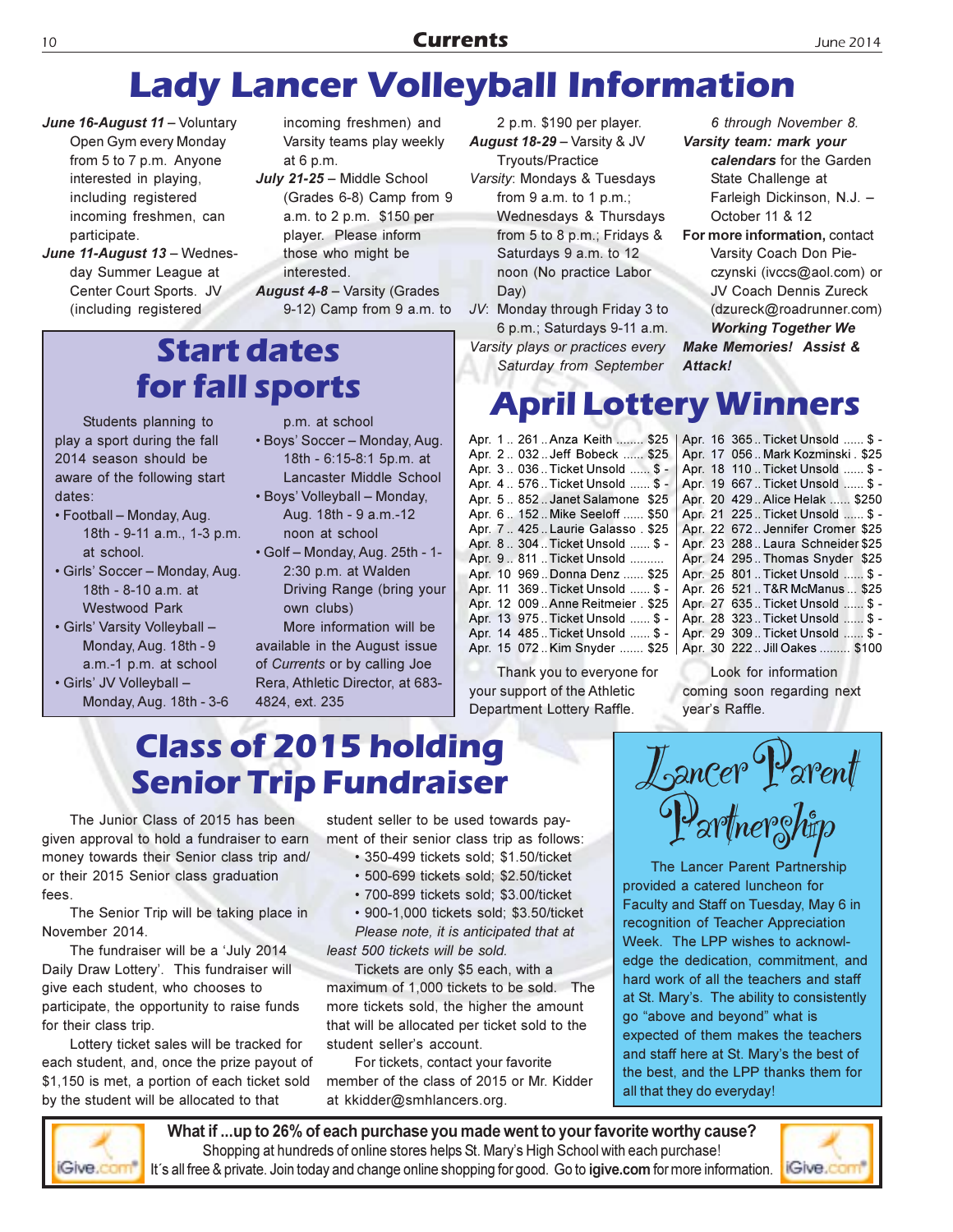## **June 2014 Calendar**

| <b>Sunday</b>           | <b>Monday</b>                                                                                | <b>Tuesday</b>                                                                                                                      | Wednesday                                                                                                               | <b>Thursday</b>                                  | <b>Friday</b>                            | <b>Saturday</b>                          |
|-------------------------|----------------------------------------------------------------------------------------------|-------------------------------------------------------------------------------------------------------------------------------------|-------------------------------------------------------------------------------------------------------------------------|--------------------------------------------------|------------------------------------------|------------------------------------------|
| $\overline{\mathbf{1}}$ | $2-F$ Day<br>Student Senate 2:30pm   Common Core Exams                                       | $3-A$ Day                                                                                                                           | 4-B Day<br>Pride Day<br><b>Graduation Rehearsal</b><br>9am<br>Graduation 6:30pm<br><b>Pride</b><br>Day                  | 5-C Day                                          | 6-D Day<br>Jeans Day<br><b>Jeans Day</b> | $\overline{7}$<br><b>SAT Testing Day</b> |
| 8                       | $9-E$ Day<br>Student Senate 2:30pm<br>Academic & Special<br><b>Awards Ceremony</b><br>6:30pm | $10$ -F Day<br>NHS Meeting 2:30pm<br>Last Day of Classes<br>Spring Sports Banquet / Noon Dismissal<br>Hall of Fame<br>Induction 6pm | Service Awards<br>End of Year Picnic<br>Liturgy<br>Dress Code<br>then Picnic<br>Wear<br><b>Noon</b><br><b>Dismissal</b> | 11-Awards 12-Exams<br><b>School Exams</b>        | $13$ -Exams<br><b>School Exams</b>       | 14<br><b>ACT Testing Day</b>             |
| 15                      | $16$ -Exams<br><b>School Exams</b>                                                           | $17$ -Exams<br>School / Regents<br>Exams                                                                                            | 18-Exams<br>School / Regents<br>Exams                                                                                   | 19-Exams<br>School / Regents<br>Exams            | 20-Exams<br>School / Regents<br>Exams    | 21                                       |
| 22                      | $23$ -Exams<br>School / Regents<br>Exams                                                     | $24$ -Exams<br>School / Regents<br>Exams                                                                                            | 25-Exams<br>School / Regents<br>Exams                                                                                   | 26-Rating<br>Rating Day<br>End of Fourth Quarter | 27                                       | 28                                       |
| 29                      | 30<br>Golf Tournament<br><b>Summer Office Hours</b><br>8am-1pm                               | $\overline{\mathbf{1}}$                                                                                                             | $\overline{2}$                                                                                                          | $\overline{\mathbf{3}}$                          | 4                                        | 5                                        |

#### **School Meals** We serve education everyday through healthy choices June 2014 Menu **Breakfast-\$1** Wednesday **Friday Monday Tuesday Thursday**  $Reduced - 25¢$  $\overline{\mathbf{2}}$ 3  $\blacktriangle$ 5 6 Bagels, cream cheese, Chicken finger subs, Chicken patty on roll, assorted cereal, muffin, Baked ziti with meat Stuffed-crust pizza, Grilled cheese, broccoli & cheese, sauce, chef salad, chef salad, tater hash brown patty, macaroni & cheese, juice, milk, fresh fruit fruit, milk dinner roll, fruit, milk tots, fruit, milk fruit, milk carrots, fruit, milk Served Every Day 7:15-7:45 p.m.  $12$ 13 10 11 9 A la carte items: To be announced To be announced School picnic Muffins  $-60¢$ Pop Tarts  $-60¢$ great, safe Orange Juice - 50¢ Have summer! а Milk  $-50¢$ Students may prepay for All lunches include milk: A la carte items:  $Lunch - $3$ lunch for one week or White - 1%, White - Fat Sandwiches  $-$  \$1.50  $Reduced - 25¢$ more  $-$  \$2.75 per day Free. Chocolate - Fat Free Other items vary everyday!